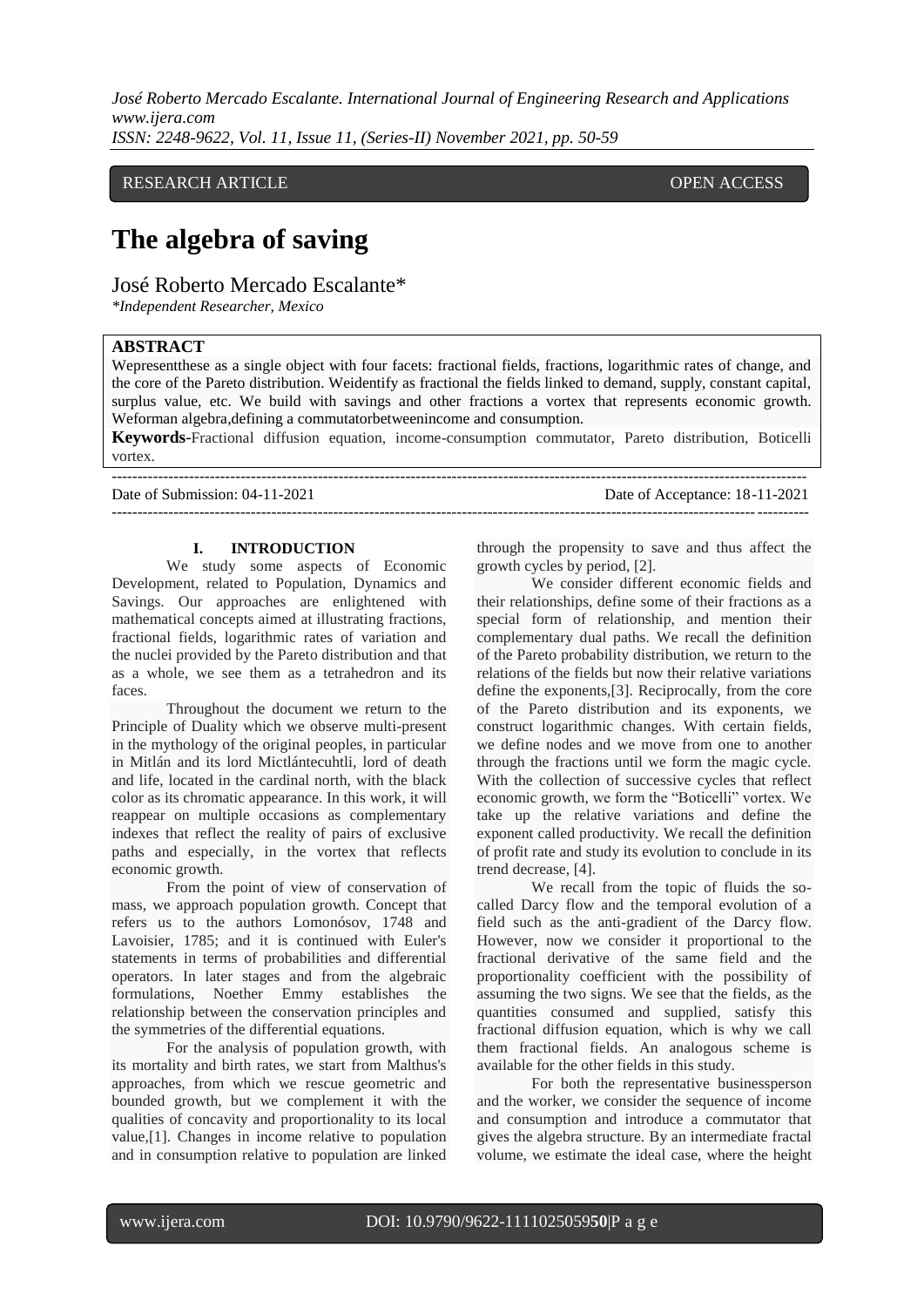is the interest and the fractal base is proportional to the inverse of the probability of income.

### **II. POPULATION GROWTH**

Of course, the population is the agent, subject and object, of economic development and its growth affects the different stages that economic cycles contain. We imagine a country as an enclosure and its population as the content. Through the birth rate and the death rate, we see the evolution of the number of population. We recall that Malthus Thomas Robert stated that growth is geometric but that it is limited by the amount of food that the society under consideration is capable of producing, [1].

The most elementary form of growth that we propose is linear. Then a geometric growth of the quadratic type can arise as the combination of a probability of success with a probability of failure and each one to the unit power, from which ascends the logistic description as a special case of the Beta distribution of L. Euler. Finally, we consider a more general geometric growth of the concave type but with saturation.

In the case of the linear model, we assume the difference between the birth and death rates as apositive constant that expresses the population growth rate:

$$
\Delta(n_t - m_t) = \Delta P_b = cte > 0, \quad (1)
$$

Linear growth is cut off or ends when it reaches a certain level due to food availability and becomes a reference value for time,  $P_b(t) = P_0 + ct$ ,  $t \leq \tilde{t}$ . The next growth considered is the quadratic  $P<sub>b</sub> = P<sub>0</sub> + ct - at<sup>2</sup>$  and its logistic form:

$$
P_b = P_0 + P_l(t/\tilde{\tau})(1 - t/\tilde{\tau}), (2a)
$$

$$
\tilde{\tau} = c/a, P_l = c^2/a, (2b)
$$

We express the probability of success by the fraction  $p = t/\tilde{t}$  and the probability of failure by its complement:  $q = 1 - \frac{1}{p} = 1 - \frac{1}{t}$ . We observe that the maximum is at  $t_c = (1/2)\tilde{t}$  an instant, which we will call critical or saturation time because it would locate the depletion of food.

Finally, the superposition of the different powers places us in a population variation proportional to the present value of that population. You get exponential growth. The logistic curvature is incorporated, which is concave, so the second derivative must be negative so that all its strings are below the curve, so the exponent of the exponential is negative and the constant of proportionality is also is negative.

Therefore, there is an increasing, concave and saturated curve that approximates the asymptotic value,  $P_a$ ,

$$
\frac{d}{dt}(P_b - P_a) = -\alpha (P_b - P_a), P_b(0) = 0, \quad (3a),
$$

$$
P_b = P_a(1 - e^{-\alpha t}), \quad (3b).
$$

Although we handle the same time for the two phenomena, it must be specified that the decrease in birth rate  $\Delta n$ <sub>t</sub> occurs first and then, with a delay, the decrease in mortality occurs  $\Delta m_t$ . This delay is important, for example, in the phenomenon of retirees. The decrease in  $\Delta m$ <sub>t</sub> impacts on the increase in the number of retirees and their social burden; however, as the decrease occurs first in  $\Delta n_t$ , the proportion of retirees in the population grows and with the aforementioned delay or later, the decrease occurs in  $\Delta m_t$ , [1].

We find at least one analog in electrical circuits. It is about visualizing the variable  $P_b$  as the electric charge that satisfies the differential equation of a circuit with self-induction, resistance and capacitance:  $\frac{d^2}{dt^2}P_b + \frac{R}{L}\frac{d}{dt}P_b + \frac{P_b}{LC} = 0$ *LC*  $\frac{d}{dt}P_b + \frac{P_l}{L}$ *d L*  $\frac{d^2}{dt^2}P_b + \frac{R}{L}$  $\frac{d^2}{dt^2}P_b + \frac{R}{L}\frac{d}{dt}P_b + \frac{P_b}{L}$ and appropriate initial conditions. For simplicity, we suppress the capacitance and compare the critical time with *R*  $t_c \leftrightarrow \frac{L}{2R}$  $\leftrightarrow \frac{L}{2R}$  as a parameter or attenuation coefficient. Within this analogy, the stage of old age, more connected with the mortality rate, is represented by the resistance that the energy draws from the system in contrast to childhood, closer to the birth rate, which would be represented by the auto inductance.

Furthermore, seeing the population growth rate as the difference between birth and death rates, the most important thing is its relationship with economic development. Although Malthus focused his attention more on the birth rate  $\Delta n$ , he must have done it on the relationship between the death rate  $\Delta m$ <sub>t</sub> and economic growth. At present, we know that the three main factors that affect  $\Delta m$ <sub>t</sub> are: public health, food and communications, [1], and that the rate of population growth, with respect to income and consumption, affects the rate of propensity to save in each cycle of the period.

On the other hand, decrease of  $\Delta n$ <sub>t</sub> was partially due to the different opportunities that arose, for example,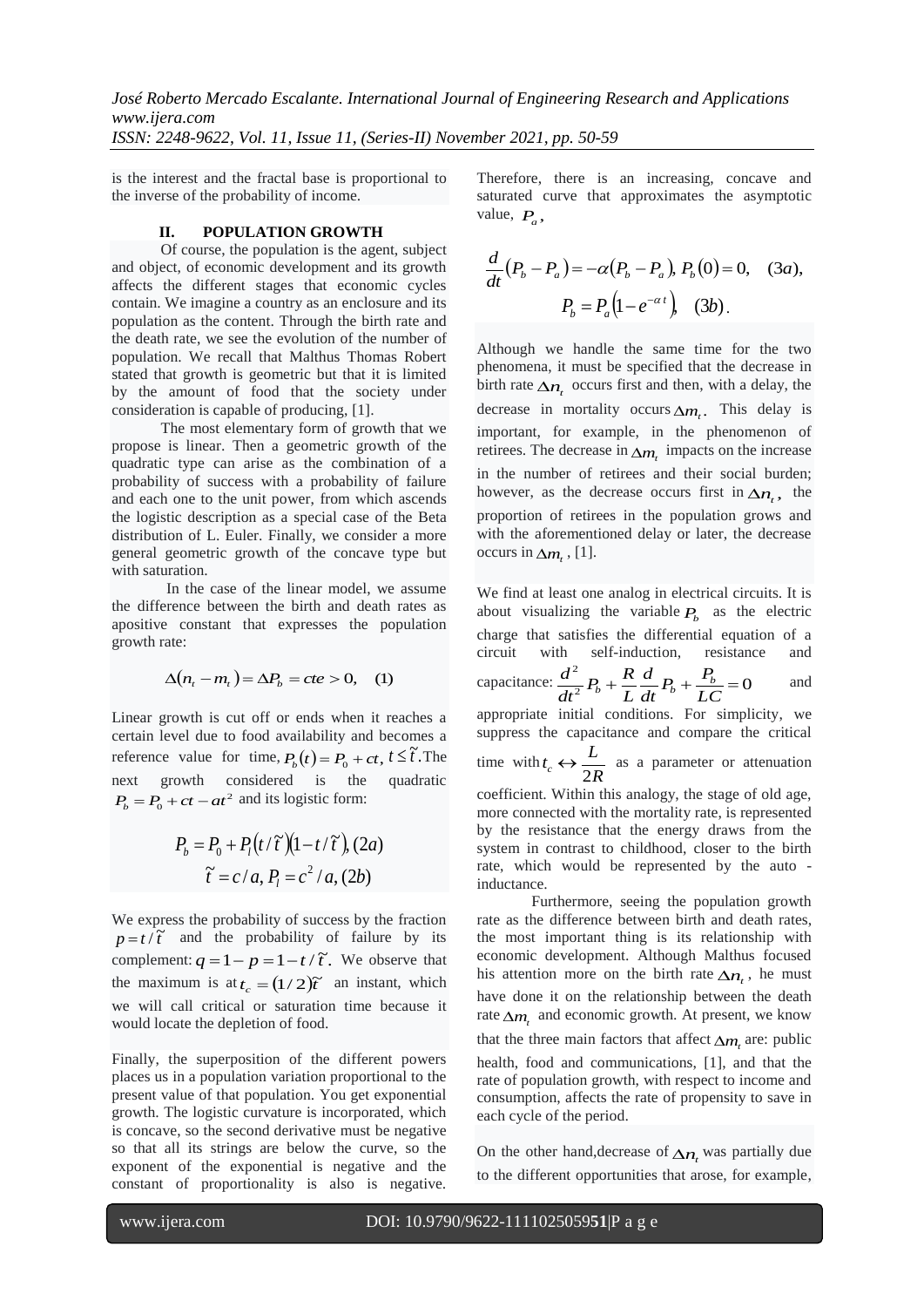outside the home for women; because development manifests itself in the progressive creation of a diversity of occupations.As well as a change in attitude towards the birth rate, which revealed prior to birth control methods and the workload involved in caring for and raising children. As an illustrative data we cite that in Europe and in a century the decrease of  $\Delta n_t$  was from 30<sup>°</sup>/<sub>00</sub> to 15<sup>°</sup>/<sub>00</sub>, [1].

Another manifestation of Economic Development is the displacement of the proportion of the population from agriculture to industry and services. In the underdeveloped, the occupation in agriculture can be 75%, while in the developed; this proportion would be between 12 and 15%, [1].

We will see later that both the rate of consumption with respect to the population, and the rate of income with respect to the population affect the transit from Profit to Savings.

### **III. FRACTIONAL FIELDS**

The classical economists elaborated the conceptual fields among which it is pertinent to highlight Adam Smith, David Ricardo and Karl Marx. These fields are Investment and its level is Savings, while National Income is the conjunction of National Savings and Consumption, with National Savings in turn made up of Public Investment, Balance of Payments and Private Investment. In the subsequent paragraphs, we explain why they are fractional.

The elasticity coefficient in its special connotationcan be seen as the fraction or index that is allocated to the necessary Consumption relative to population growth, usually represented by the percentage of income that is consumed. The complement defines Savings,

$$
\Delta C_n\big|_0 = e\Delta Y\big|_0, \quad \Delta P_b\big|_0 = 0, \quad (4)
$$

Making the increase in population explicit is  $\Delta C_n - \Delta P_b = e(\Delta Y - \Delta P_b)$ either  $\Delta C_n = e\Delta Y + (1 - e)\Delta P_b$  where the variation in consumption is a convex combination of the increase in income and population. Stated in another way, the complementary rates of consumption with respect to the population and of income with respect to the population are *e* -proportional, [2].

Within the populationthere are two classes that we highlight: that of businesspersons and that of workers. For the case of a hypothetical average representative worker, we have:  $\Delta C_{nT} = e_T \Delta S_a$  for what the savings would be  $A_{hT} = \Delta S_a - \Delta C_{nT}$ , we could call it the self-tip that the worker pays, although it usually is  $e_T \rightarrow 1$ , which means that the individual savings is very small, but could reach be very large collectively, if we remember that mathematically the innumerable sum of infinitesimals is infinite.

In the case of the representative average businessperson, its elasticity can be represented as the fraction of its profits that is allocated to necessary consumption  $\Delta C_{nE} = e_E \Delta U_t$ . Something similar happens with the import rate and its coefficient of elasticity with respect to its income, exports (including so-called remittances), [2].

We introduce a coefficient that divides the Savings and determines the size of the investment:  $\Delta I_v = \theta \Delta A_h$ and its complement:  $\Delta R_t = (1 - \theta) \Delta A_h$  the hoarding fraction. So the investment in terms of income would remain  $\Delta I_v = \theta(1-e)\Delta Y$ .

It is important to note that in the analysis, population growth must be discounted from the growth of national income, therefore, in an appropriate economic growth, both the growth rate of national income, as well as that of consumption, must exceed the growth of the population.

It is interesting to compare it with the physical notion of elasticity and Hooke's law: the stress is proportional to the deformation, while the potential energy is proportional to the square of the deformation. As for the growth of national income, we would judge it as deformation and the increase in consumption as effort. Therefore, the necessary consumption provides the "force" required to obtain the income. Moreover, the potential energy is an energy in latency; it is "vislatens" in contrast to the "vis viva" of kinetic energy. We compare saving with potencial energy whose use is delayed with respect to time, while the pair of inverse curves of demand and supply would be analogous to energy "vis viva".

#### **3.1 Evolution of earnings**

The distribution of wealth or income is one of the most important elements for the population. In this issue,the Pareto (Vilfredo) distribution covers a prominent role. In particular, it is about the behavior of the averages, which occurs through a power-type nucleus and thatwith the operation of the logarithm, outcomes a decreasing straight line, with the slope given by the Pareto index.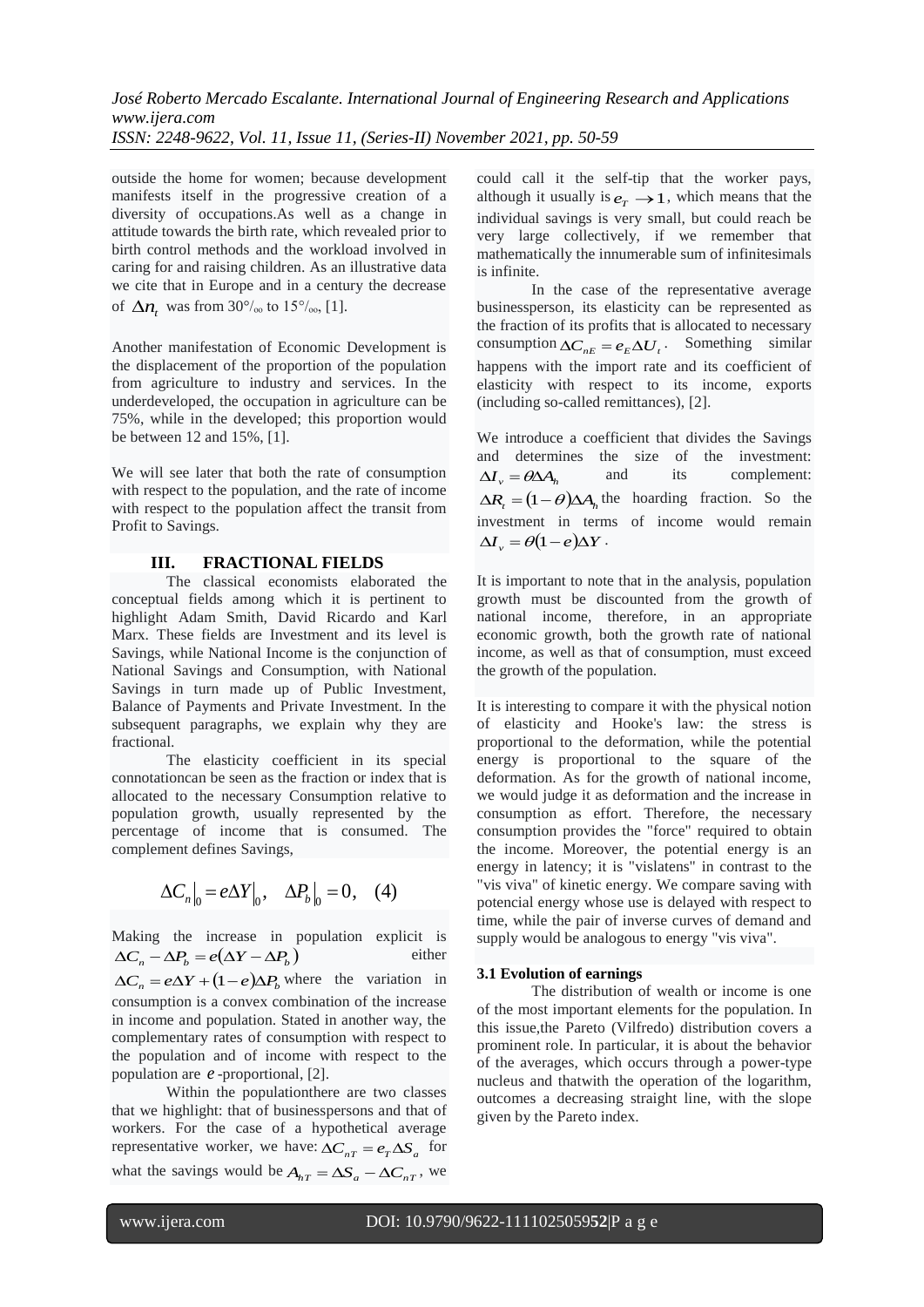The Pareto distribution for a random variable of value *X* is null in  $x \le x_0$ , as long as its complement assumes the values:

$$
P(x; x_0, \alpha) = \frac{\alpha}{x_0} \left(\frac{x_0}{x}\right)^{\alpha+1}, (5a)
$$
  

$$
x > x_0 > 0, \alpha > 0, (5b)
$$

For averages, we must deal with the density expressed by the nucleus  $(x/\alpha)P(x > x_0) = (x_0/x)^{\alpha}$ , while its logarithms are represented by a decreasing line of slope  $-\alpha$ .

By means of the Pareto distribution we return to the issue of the elasticity coefficient in a more general way, assuming that the quantity demanded of a product follows the Pareto distribution, its index being the price elasticity coefficient:

$$
P_{r}(P; P_{m}, e) = \frac{e}{P_{m}} \left(\frac{P_{m}}{P}\right)^{e+1}, (6a)
$$

$$
P > P_{m} > 0, e > 0, (6b)
$$

The averages behave as said by means of the core of the price relative to an enhanced minimum Price  $Q_d = (P_m / P)^{e_d}$ ,  $e_d > 0$ . The slope of the quantity demanded with respect to its price is  $(P/P_m)$  <sup>a</sup>  $P/P_m$  $d \frac{Q_d}{D}$ *m d*  $P/P$ <sub>*r*</sub>  $e_{d}$ <sup> $Q_{d}$ </sup>  $d(P/P_n)$ *dQ*  $(P_m)$   $\left( \begin{array}{c} a \\ P \end{array} \right)$  $=-e_d \frac{\mathcal{L}d}{\mathcal{L}l}$ , then: *dP P*  $e_d = -\frac{dQ_d/Q_d}{dP/P}$  $=-\frac{dQ_d/Q_d}{dE}$  the price elasticity coefficient is the negative of the

relative change in demand with respect to the change in price or the logarithmic change in quantity with respect to the logarithm of the price, [3].

On the horizontal axis, we represent the random variable of price, higher than the minimum, and on the vertical the quantity demanded or consumed, which is proportional to the probability provided by the Pareto distribution.

On the other hand, the curvature of the demand is positive, so it corresponds to a convex curve where all its chords are above the curve. The appearance of the curve depends on the value of  $e_d$ , if it is almost straight then it  $e_d$  is small, almost zero; if it is parabolic, the curvature is 2  $y e_d = 1$ ; if it is quite curved or rounded  $e_d > 1$ , and is said to be elastic; in particular if  $e_d < 1$ , the curvature is less than 2, and it is said inelastic, [3].

The counterpart of the demand, the supply of the product, then follows a curve with a positive slope, negative curvature of the form  $=(P_{m}/P)^{-e_{o}}, e_{o}>0$ *o*  $Q_o = (P_m / P)^{-e_o}$ ,  $e_o > 0$ , so the power must be positive. Now in the vertical, we represent the quantity-supplied proportional to the complementary probability. Moreover, for the same reason, the appearance of the curve follows the same guidelines as the demand curve, [3].

Furthermore, the income elasticity of demand is defined  $=(Y_{m}/Y)^{-e_{Y}}, e_{Y}>0$ *Y*  $Q = (Y_m / Y)^{-e_Y}, e$ , which translates into *dY Y*  $e_Y = +\frac{dQ}{Q}/Q$  $= +\frac{dQ/Q}{dW}$ . Thus the income elasticity of consumption is  $C = (Y/Y_m)^{e_Y}$ ,  $e_Y > 0$ . Note that its shape is similar to the supply curve, while the random variable linked to income is located on the horizontal axis. The logarithmic rate of the logarithm of the quantity of product demanded is the income

The special version is  $C = (1/Y_m)Y$ ,  $e_Y = 1$  and the elasticity is given by  $C = e_1 Y$ ,  $e_1 = (1/Y_m) < 1$ , thus it is the Pareto index  $\alpha = 1$ .

In successive periods, the exponent of the amount consumed can change  $Q_d(t) = (P/P_m)^{-e_d(t)}$  $Q_d(t) = (P/P_m)^{-e_d(t)},$  $e_{d} > 0$ the logarithmic change is  $d \ln Q_d(t) = -e'_d(t) \ln(P/P_m) dt$ . In addition, a similar formulation outcomes for the supply curve but with the respective change of the sign of the exponent.

Although the shifts in the demand and supply curves can be positive or negative, the phenomenon known as inflation can be represented by a positive shift in the demand curve parallel to the price axis, so that the minimum price and all the others increase in a certain proportion. Moreover, inflation can appear due to a negative shift in the supply curve, in the direction parallel to the quantities of product.

On the contrary, the positive shift in supply leads to a decrease in the minimum or reference price. This is the well-known drop in prices due to the abundance of the product offered in contrast to the increase in prices due to its scarcity.

### **3.2 The Magic Cycle**

In the Trinitarian formula, the surplus value or surplus rate is composed of the rates of: profit,

elasticity.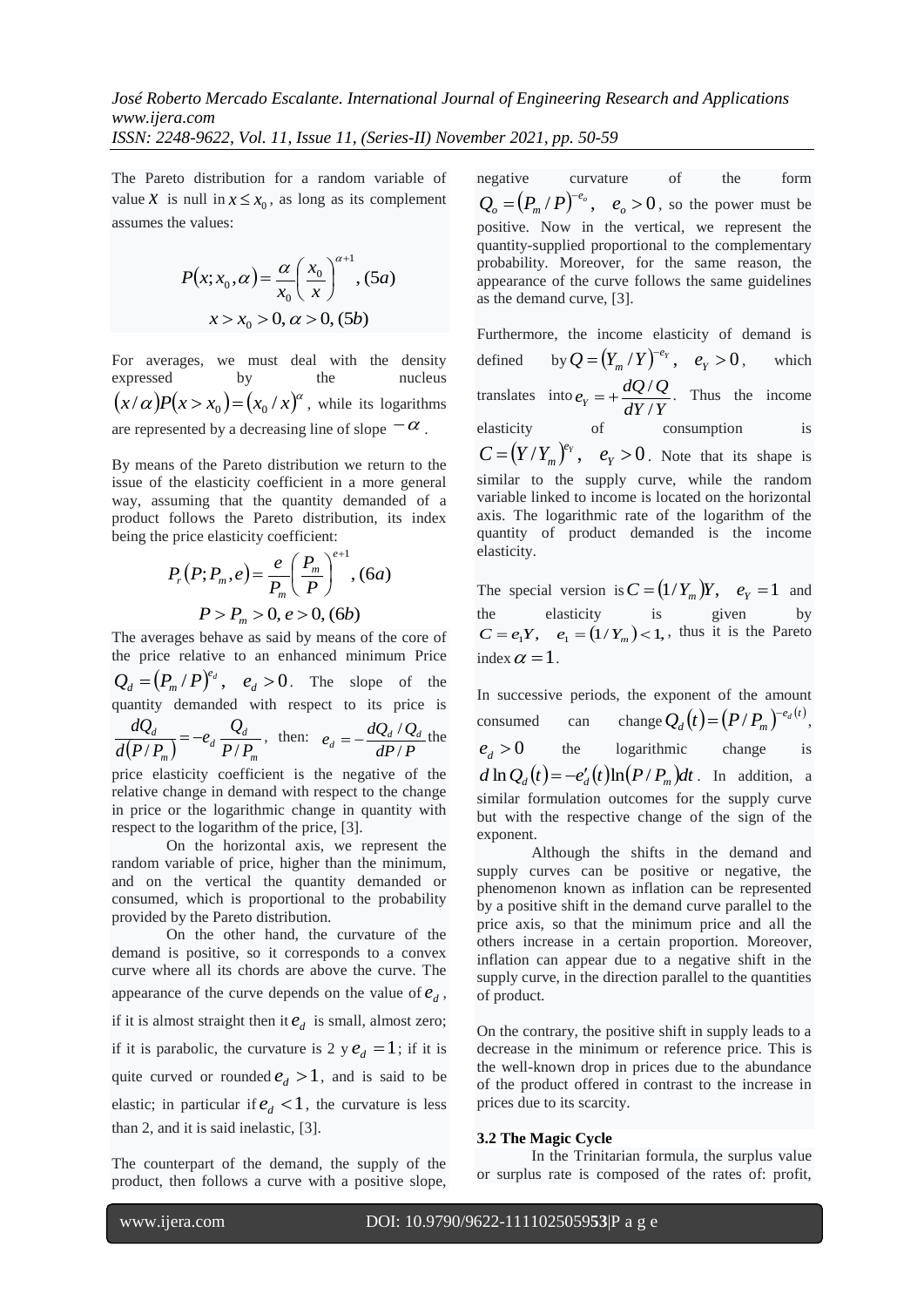income and interest, [4], [5]. The first two,we can group as a profit rate, although there is also the option of composing the last two as a new interest rate, depending on the ownership of the land. Therefore, the addition of utility and interest rates determine the surplus-value rate, and from them calculated per unit of surplusvalue, then result two complementary indices, one associated with Profit and the other with Interest.

$$
\Delta pV = \Delta G + \Delta R_t + \Delta I_t, (7a),
$$
  
\n
$$
\Delta pV = \Delta U_t + \Delta I_t, (7b),
$$
  
\n
$$
\Delta U_t = \gamma \Delta pV, \Delta I_t / \Delta pV = 1 - \gamma, (7c).
$$

Therefore, for a given rate of surplus value, a decrease in the interest rate produces an increase in profits and therefore, is a stimulus to investment.

Then we form a cycle of at least four nodes. We start from the node that we call Utility and carry out a fraction through the complement  $1-e$  until we reach the node that we call Savings, while its complement is Consumption (necessary). Then, we carry out another fraction  $\theta$  and reach the Investment node, its complement is Treasury o Hoarding. Later we carry out an expansion  $\rho$  and obtain the node that we call surplus value or surplus. Finally, we carry out the fraction  $\gamma$  and close the cycle arriving at the new Profit node; its complement is Interest. The repetition of this cycle, constituted for three contractions and a dilation, could take an economy from the underdeveloped level to the developed level and that would transform a relatively low level of National Savings to a level 3 times higher. Quantitatively, there is a sequence of three contractions and a dilation, whose intensity must be high enough to produce growth in each cycle. The intensity criterion is  $\rho \cdot (1-e) \cdot \theta \cdot \gamma = r > 1$ .

For example, we could start at the plus-value node, in a period marked as zero, then we go through the cycle until we return to the plus-value node but in the following period, one; therefore:

$$
pV_0 \cdot \gamma \cdot (1-e) \cdot \theta \cdot \rho = pV_1 = r \cdot pV_0, (8)
$$

Thus in successive periods we would have similar sequences. However, the different factors can be reinforced with a view to increasing the desired capital gains and the economic growth that is sought, although they can also be weakened and we must remember that each of the factors are linked to random phenomena and with dual paths.

One of the main options is to strengthen savings, and therefore weaken hoarding, with the aim of increasing investment and continuing the cycle. Therefore, another manifestation of economic development is the greater proportion in the participation of savings, and therefore of profits, in national income.

As an example, we illustrate with what we will call the "Boticelli vortex". We start from certain data provided by [2]. For the propensity to consume  $e = 1/2$ , for the rate of utility with respect to surplus-value  $\gamma = 9/10$ , for the saving rate 4/5, and that of hoarding 1/5 , for the dilation towards surplus-value  $\rho = 5$ , thus the growth factor of the period  $r = 1.8$ . We associate a fraction of the plane angle with each one of the nodes until completing the first cycle, the first corresponds to the growth factor, the second to the utility, until the last one is the plusvalue; so the first angle is  $\varphi_1 = 2\pi / r = (10/9)\pi$ ; the second  $\varphi_2 = \varphi_1 \cdot \gamma = \pi$ ; and so on  $\varphi_3 = \varphi_2 \cdot (1-e) = (1/2)\pi$ ; and  $\varphi_4 = \varphi_3 \cdot \theta = (2/5)\pi$ ; up to  $\varphi_5 = \rho \cdot \varphi_4 = 2\pi$ , which completes the plane angle. Then we define the radii of the successive cycles  $r_{ai} = 3(\ln 3.4)^i$ ,  $i \in \{0,8\}$ , being the number of turns or cycles 9, finally we define the vortex by the spatial curve,  $(9)$ ,  $0 \le t \le 16\pi$ ,

$$
\left(3(1.23)^{t/2\pi}\cos t,3(1.23)^{t/2\pi}\sin t,5(t/2\pi)\right)(9)
$$

We start with the 3% savings rate, typical of an underdeveloped country, until it becomes somewhat higher than the 15% value of some developed country. We call it Boticelli because it represents the theoretical possibility of leaving the "hell" of underdevelopment in 9 cycles, with which we allude to the nine levels of Dante's "hell", (Fig.1).



**Figure 1:"Boticelli vortex".**

In other words, each cycle consists of three steps backward and one forward that surpasses them, in that lies the "magic" of the sequence of cycles, it is about the "value that values", [4]. We also compare it with an elastic body that undergoes three successive contractions until it accumulates enough potential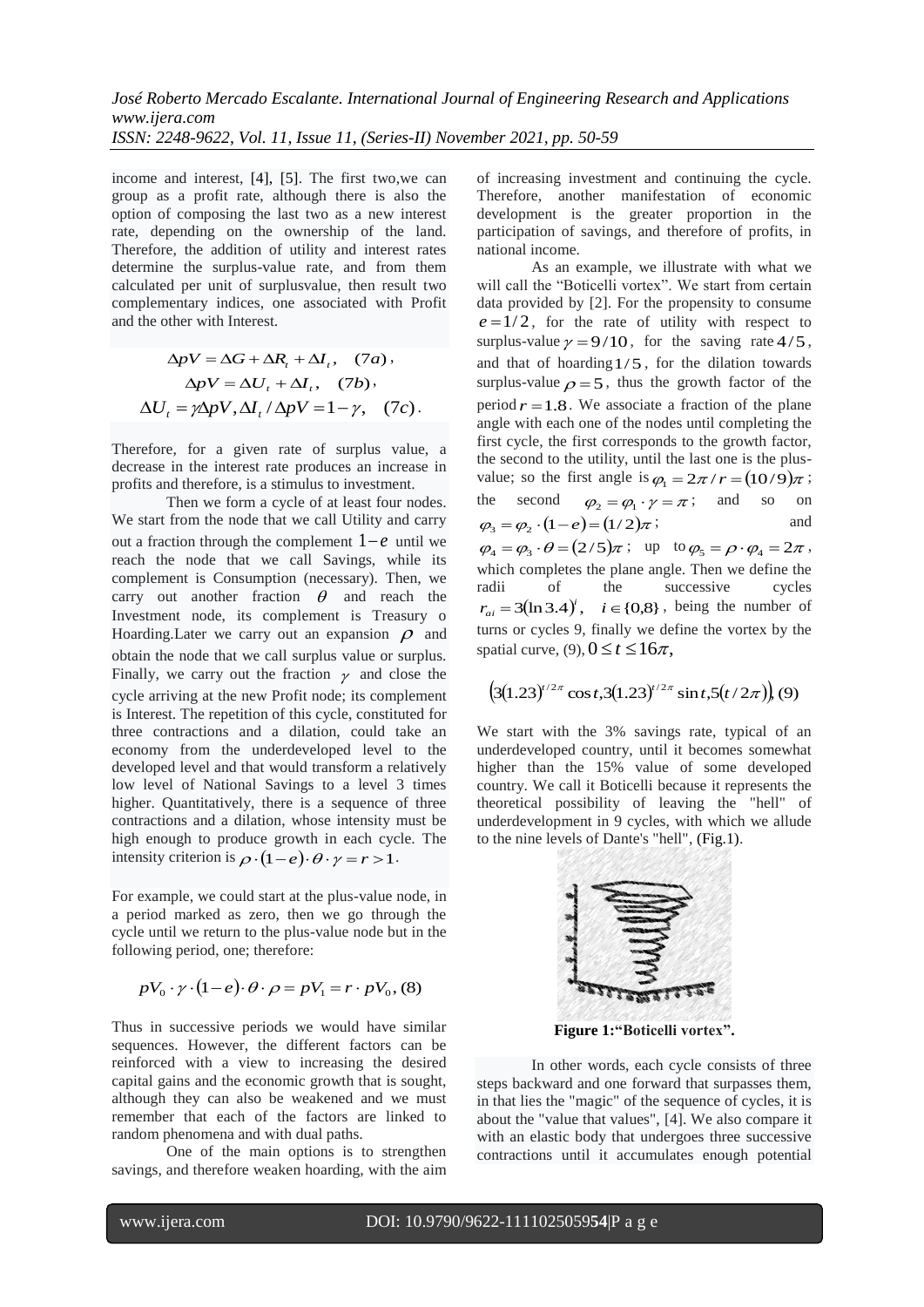energy that allows it to later, display the expected expansion.

In addition, economic development can also,to describe a transition process where National Savings grow from 1/20, or 5% to 3/20, or 15% or more per year. In the social sphere, it is about the formation of a new social class, called the "businesspersons", whose goal is to obtain and grow their profits and who progressively obtain a greater proportion of the National Income. By contrast, the class of workers, sectors of the peasants, landowners and aristocrats have little inclination to Savings. Thus, the States, unions and other social organizations should intensely promote the practice of Savings until it could become part of the national culture.

We define Productivity, in a similar way to a density, given by the quotient between the "mass" of surplus value, produced by workers and the "volume" of jobs that workers occupy.A density satisfies the condition, that if the measure of "volume" of a certain enclosure is zero, then the measurement of the "mass" it contains is also zero, which means the obvious statement: if the number of workers is zero in a facility, the surplusvalue produced will also be zero, [2], [6].

The amount of jobs offered at salaries, which exceed the minimum salary, behave as  $Z/Z_0 = (S_a/S_m)^{\varepsilon \cdot t}$  $a = S_a / S_m > 1$ . The logarithmic change of the quantity in context is expressed by  $d \ln Z(t) = +\varepsilon \cdot \ln a dt$ , and  $\hat{\varepsilon} = \varepsilon \ln a$ ; or in the form  $dZ(t)/Z(t) = \hat{\varepsilon} \cdot dt$ . Analogously, for the plus-value  $pV / pV_0 = \tilde{p}^{r \cdot t}$ ,  $\hat{r} = \tilde{r} \ln \tilde{p}$  which results  $dpV(t)/pV(t) = \hat{r} \cdot dt$ . Therefore, productivity  $dpV / pV = p_d dZ / Z = (\hat{r}/\hat{\varepsilon}) dZ / Z$ , or we observe that productivity enhances the surplus-value in:

$$
pV / pV_0 = (Z / Z_0)^{f/\varepsilon}, (10a)
$$
  

$$
pV / pV_0 \approx 1 + p_d \ln(Z/Z_0) + ..., (10b)
$$

The logarithmic rate of surplus value should also, be related to the number of workers. Productivity enhances the surplus value  $\hat{\mathcal{E}}$ ˆ log  $\frac{\log pV}{\log p} = p_d = \frac{\hat{r}}{g}$  $d \log Z$  $\frac{d \log pV}{d \log Z} = p_d = \frac{\hat{r}}{\hat{s}},$ 

but the growth in the rate of new jobs weakens productivity, assuming the permanence of the other factors, and therefore attenuates the change in surplus value. In fact, at present shows the tendency to decrease in this number, known as an increase in unemployment. However, the increase in the number of jobs, boosted by productivity, contributes to an increase in the added value, which has repercussions, through the cycle, with an investment growth and finally, strengthens the consumption of the two mentioned and outstanding classes.

It can be seen that the relationship between the growth factor and the logarithmic rate of surplusvalue, or its Pareto index, is expressed by  $r \approx 1 + \hat{r}$ ,  $\hat{r} = \tilde{r} \ln \tilde{p}$ .

On the other hand, the profit rate defines the fraction of the surplus value obtained over the total capital invested in labor, materials and constant capital in machinery and others, [4], [5]:

$$
T_g(t) = \frac{pV}{S_a + K_c} = \frac{S_a + U_t}{S_a + K_c} < 1, \, (11)
$$

Labor outcomes from the confrontation between demand and supply, so it is governed by the nucleus derived from a Pareto distribution. We assume that the salary, including raw materials, or prime cost, behaves as a random variable that follows a Pareto distribution, with  $\alpha$  -index, which is achieved in a similar way to income-dependent consumption, whose salaries exceed  $S_m$  is  $(S_a / S_m)^{-\alpha}$  $\left(S_a / S_m\right)^{-\alpha \cdot t}$ . But we also assume that constant capital follows a supply curve  $K_c$  /  $K_0 = (K/K_m)^{+e \cdot t} = c^{e \cdot t}$ and an analogous one for utility  $U_t$  / $U_0 = (U_t$  / $U_m$ <sup> $)$ + $\mu$ + $t$ </sup> =  $b^{\mu t}$ ; but also and for simplicity, we assume the initial values equal to unity, so the relative values are  $K_c / S_a = (a^{\alpha/e}c)^{e \cdot t}$ ,  $K_0 / S_0 = 1$  and  $U_t / S_a = (a^{\alpha/\mu}b)^{\mu t}$ ,  $U_0 / S_0 = 1$ . The variation with time or evolution of the rate of profit depends on the derivative of a quotient, so the sign of this evolution depends in turn on the expression in the numerator; then if the quotient is: *dv du*  $1 du$   $1$ 

$$
u/v, \tthen  $\frac{1}{u} \frac{du}{dt} > \frac{1}{v} \frac{dv}{dt}$  either
$$

*dt*  $d \log v$ *dt*  $\frac{d \log u}{d} > \frac{d \log v}{d}$ , if we assume that the derivative positive. If this is the case then  $\left(1+\left(a^{\alpha}b^{\mu}\right)^{\gamma}\right)>\frac{d}{\gamma}\log\left(1+\left(a^{\alpha}c^{\beta}\right)^{\gamma}\right).$ *dt*  $(a^{\alpha}b^{\mu})\geq \frac{d}{b}$ *dt*  $\frac{d}{d\theta} \log\left(1 + \left(a^{\alpha} b^{\mu}\right)^{\alpha}\right) > \frac{d}{d\theta} \log\left(1 + \left(a^{\alpha} c^{\beta}\right)^{\alpha}\right).$ 

However, for a sufficiently long period  $t > t_c$ , it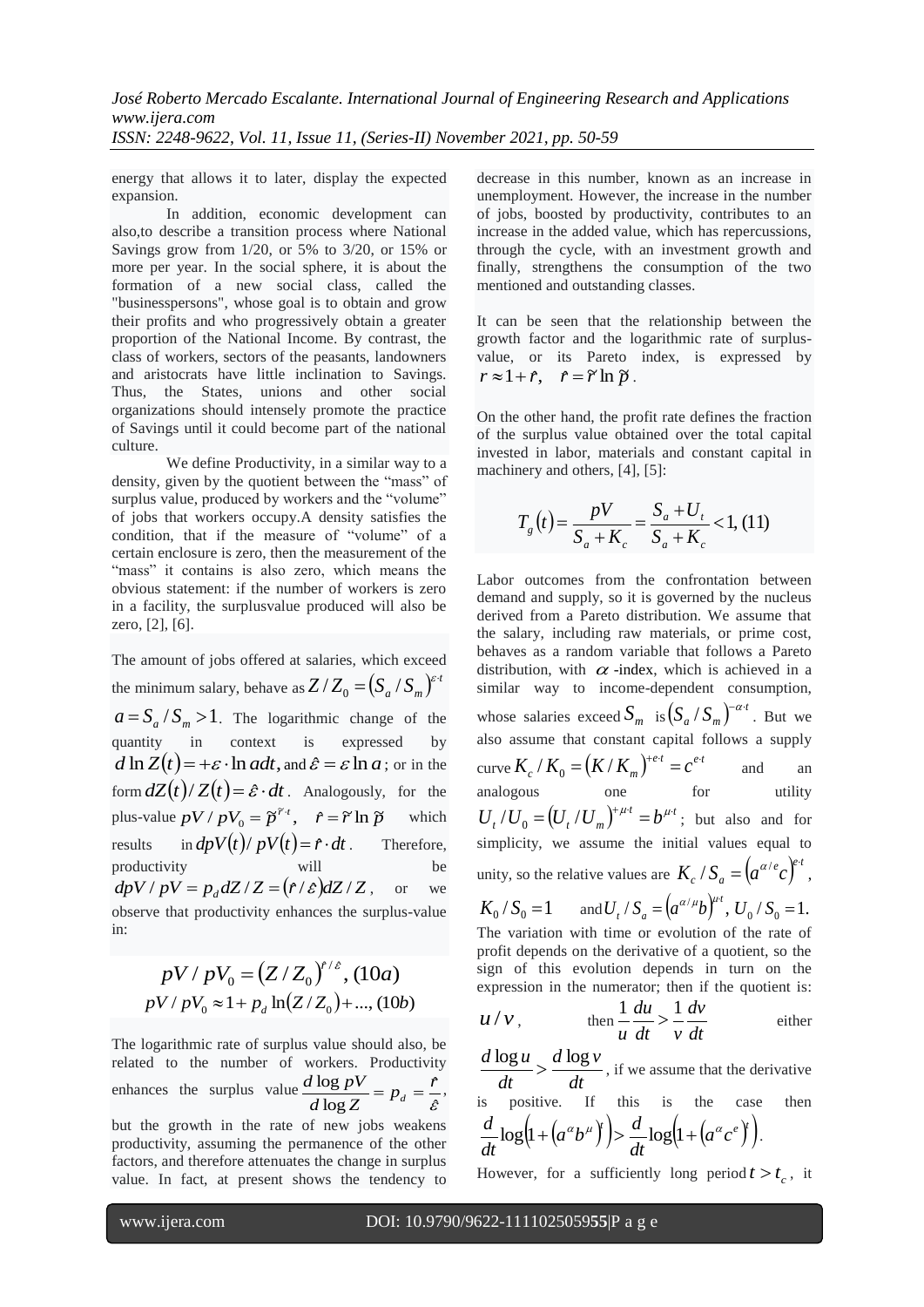turns out  $\mu \ln b \ge e \ln c$ , where in particular we observe its independence from salary. So,  $b^{\mu t} \ge c^{e t} \iff U_t \ge K_c$ ,  $t > t_c$  but this contains a contradiction, because  $(t) = \frac{1+U_t/S_a}{1+K_t/G} < 1$  $1 + K_c$  /  $\frac{1 + U_t / S_a}{1 + K_t / S_a}$  $\overline{+}$  $=\frac{1+}{1}$  $c \cdot \mathbf{a}$  $f_g(t) = \frac{1+U_t/S_a}{1+K_c/S_a}$  $T_g(t) = \frac{1+U_t/S_a}{1+K_s/S} < 1$  it implies that  $(t > t_c) = \frac{U_t}{K} \le 1$ *c*  $\frac{\partial}{\partial g}(t > t_c) = \frac{\partial f}{\partial K_c}$  $T_e(t > t_c) = \frac{U_t}{K} \le 1$ . In conclusión

 $T_g(t > t_c) \leq 0$ *dt*  $\frac{d}{dt}T_e(t>t_c) \leq 0$  and it expresses the trend decrease of the profit rate, [7].

In economic dynamics, there are price changes, as in inflation, or changes in exponents, as in product supply changes. We know that the anti-gradient of a flow represents the change in time of a field, as in the case of Darcy flow in fluids. A more general notion is the Darcy fractional flux where it is proportional to the fractional anti-gradient of the same field. We consider the field of prices, relative to a minimum value, be the Darcy flow proportional to the fractional anti-gradient, of order beta, of the quantity of product offered, as a function of the period, [8], [9].

$$
\left(\frac{\partial}{\partial t}\right) Q_o = \left(-\frac{\partial}{\partial p}\right) q_D, \quad q_D = D_{o\beta} \left(-\frac{\partial^{\beta}}{\partial p^{\beta}}\right) Q_o, (12)
$$

Compatibility with  $Q_o(t) = p^{+e_o(t)}$  $Q_o(t) = p^{+e_o(t)}, \quad p = P/P_m, \text{ is}$ achieved if the proportionality of the diffusion coefficient satisfies  $e'_{o}(t) = D_{o\beta} \frac{\Gamma(1+\beta+e_{o})}{\Gamma(1+\beta+e_{o})}$  $\int_{o}^{t}(t) = D_{o\beta} \frac{1(1+\beta+e_{o})}{\Gamma(1+e_{o})}$  $e'_{o}(t) = D_{o\beta} \frac{\Gamma(1+\beta+e)}{\Gamma(1+e_{o})}$  $I'_o(t) = D_{o\beta} \frac{\Gamma(1 + \beta + \ \Gamma(1 + e_o))}{\Gamma(1 + e_o)}$  $\int_{\beta} \frac{\Gamma(1+\beta+e_o)}{\Gamma(1+\beta)}$ . In the

 $\lim_{\delta_2} E_{\delta_2} = \frac{e_{\delta}}{1+e_{\delta}}, \quad \beta \to 1$ *o*  $D_{o2} = \frac{e_o}{1 + e_o}, \quad \beta \rightarrow 1$ , the inverse diffusion

problem is given and solved in terms of the elasticity of supply. Note that all variables are dimensionless. We will have similar results for the other fields with a positive exponent such as income elasticity or with productivity. This is the reason for calling them fractional because they are a solution of a fractional diffusion equation, [8].

For the field associated with demand, the change of sign of the exponent is import,  $(t) = D_{d\beta} \frac{\Gamma(1+\beta-e_d)}{\Gamma(1+\beta-e_d)}$  $d_{d}(t) = D_{d\beta} \frac{1(1 + \beta - e_{d})}{\Gamma(1 - e_{d})}$  $e'_d(t) = D_{d\beta} \frac{\Gamma(1+\beta-e)}{\Gamma(1-e_d)}$  $I_d(t) = D_{d\beta} \frac{\Gamma(1 + \beta - \ \Gamma(1 - e_d))}{\Gamma(1 - e_d)}$  $\frac{\Gamma(1+\beta-e_d)}{\Gamma(1-\beta)}$  and in the limit we have

 $e_2 = \frac{e_d}{e_d - 1}, \quad \beta \rightarrow 1$ *d*  $d_2 = \frac{e_d}{e_d}$  $D_{d2} = \frac{e_d}{\epsilon}$ ,  $\beta \rightarrow 1$  and it also solve the

inverse problem of diffusion in terms of the elasticity

of demand, but now we must limit ourselves to the case inelastic. Thus, the growth or decrease of the exponent is linked to the sign of the coefficient, as is also observed in the logarithmic change  $d \log Q_d(t) = -e'_d(t) \ln p dt$ . The commercial flow of products from places with low prices to places with high prices is known, that is, in the opposite direction to normal diffusion. Similar results are obtained for fields with a negative exponent. For example, for salary evolution  $S(t) = (S_a / S_m)^{-\alpha(t)}$  $S(t) = (S_a / S_m)^{-\alpha(t)},$ the logarithmic change in salary is given by  $d \log S(t) = -\alpha'(t) \cdot \ln a dt$ , and  $a = S_a / S_m > 1$ .

On the contrary, in the evolution from one period to another of constant capital  $K_c(t) = (K/K_m)^{+e \cdot t} = c^{e \cdot t}$ , as well as for utility  $U_t(t) = (U_t / U_m)^{\mu t} = b^{\mu t}$ ; the growth of the exponent is equivalent to the growth of the relative variation of both constant capital and utility, thus the coefficient has the positive sign of normal diffusion. Similarly, the quotient of constant capital with salaries, known as the composition of capital  $K_c / S_a = (a^{\alpha/e} c)^{e^t}, K_0 / S_0 = 1$  and the quotient of utility over salary  $U_t / S_a = (a^{\alpha/\mu}b)^{\mu \tau}$ ,  $U_0 / S_0 = 1$  the exponents are increasing and the diffusion is normal, that is, in the sense of the anti-gradient.

The relative salary rate  $\frac{dS(t)}{S} = -\alpha'(t) \ln a dt$  $\frac{dS(t)}{dt} = -\alpha'(t) \ln a dt$  can be attenuated by lowering the value of the logarithm, which is achieved by lowering the salaries or increasing the minimum salary. On the other hand for constant capital and utility, the relative rate is  $dK_c(t)/K_c = e'(t) \ln c dt$ . An increase in the logarithm slightly intensify that rate relative, which can be achieved by means of a de-hoarding, or reinforcement of savings, with a view to intensifying investment, something similar to what happened with the integration of the aristocracy and landowners to capitalism during its progressive phase.

A partial or total migration of the countries of different production processes to places where salaries are lower is observed, which is reflected in the growth of the proportion  $K_c / S_a = (a^{\alpha/e} c)^{e^t}$ , as long as the other factors remain given during the period.

One among many manifestations of economic development is the displacement of the proportion of the population from agriculture to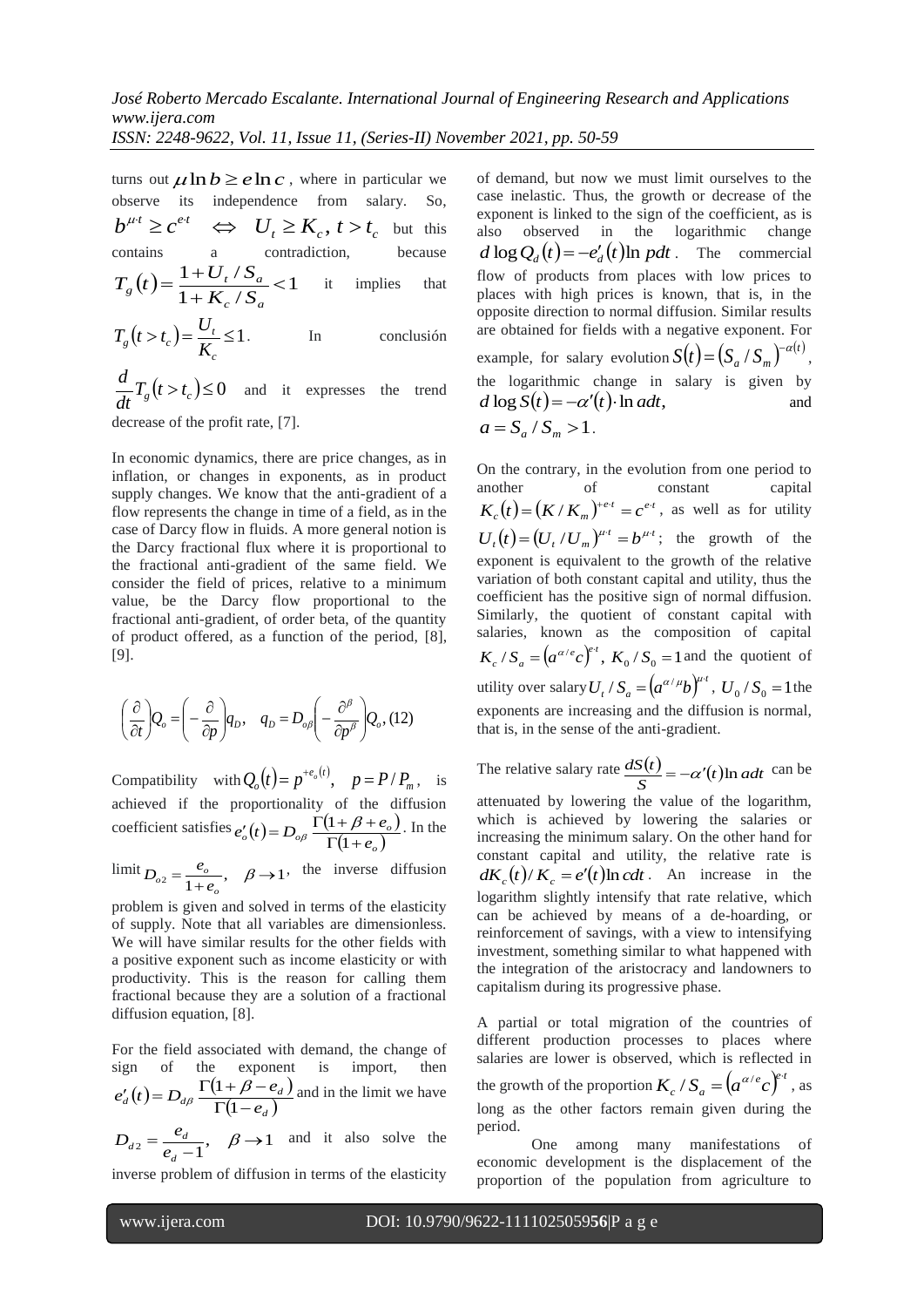industry and services, but also due to the increase in the productivity of agriculture; but the increase in the proportion  $K_c / S_a = (a^{\alpha/e} c)^{e \cdot t}$  of capital invested on the salary paid, impulses this increase in productivity, for the other factors given. productivity, for the other factors given. Nevertheless, in the face of a significant increase in the aforementioned proportion, this gives rise to the possibility of a reduced growth of the Salary, as well as of the interest payment expenses.

The Pareto index, as already mentioned, reflects the degree of participation of the population in the wealth generated by society. The growth of the index or exponent is similar to normal diffusion; it is in accordance with the historical evolution of capitalism in its progressive or expansive phase. Meanwhile, the decreasing exponent is similar to the anti-diffusion or diffusion in the sense of the gradient of income or wealth. We observe this decreasing exponent in the current era, because during neoliberalism we perceive the tendency to a greater concentration of wealth in the wealthiest portions of society, which we interpret as a historical regression. We say that the sign of the derivative of the index reflects the class struggle.

In inflation, in its most common form, there is a positive shift in the demand curve  $Q_d(p_0 + dp_0)$ ,

$$
\frac{Q_d(p_0 + ap_0)}{Q_d(p_0)} = 1 - e_d d \ln p_0, \ p_0 = P_0 / P_{m0},
$$

then there is growth in the logarithmic rate of price, then there is a reduction in the rate of consumption of the product, but in turn the value of the minimum price equilibrium with supply has increased to the new value  $\hat{P}_m$ , or  $P_{m0} \mapsto \hat{P}_m$ . If we now consider a negative shift in the supply curve

$$
\frac{Q_o(p - dp)}{Q_o(p)} = 1 - e_o d \ln p, \ \hat{p} = P / \hat{P}_m
$$
 so

 $\frac{p}{p} \approx -\Delta \ln P_m$  $-\frac{\Delta p}{\Delta} \approx -\Delta \ln \hat{P}_m$  turns; or else the equilibrium point

follows the sequence  
\n
$$
(P_{m0}, Q_m) \rightarrow (\hat{P}_m, \hat{Q}_m) \rightarrow (P_{m0}, \hat{Q}_m)
$$
,  $\hat{Q}_m > Q_m$ . Then,

it will eventually return to its previous value, but now on a supply-curve that exceeds the original one;or, the pair of demand-supply curves undergoes a positive displacement, parallel to the axis of the quantity of product demanded or supplied.

In the case of oligopolies, these artificially agree on the price increase of certain products, and the answer may be to increase the supply with new companies or with the increase in imports of the product. Similarly, in the case of excess demand, there has been a positive shift in the demand-curve and can be answered by a negative shift in the

supply-curve. The logarithmic change of different entities, such as: the value of the random variable, price, income, jobs, constant capital, etc., as cause, have their effect on the logarithmic change of its related entities, such as: the probability value, the quantity consumed or offered, the quantity demanded, the surplus-value obtained, where the quotients are the different exponents associated with each couple.Thus, we have the Pareto index, the price elasticity, income elasticity, productivity, etc. In addition, these entities are representable by the thermodynamic phenomenon of adiabatic expansion, where the logarithmic change in pressure, with respect to the logarithmic change in volume, is the adiabatic exponent, a constant greater than unity. Furthermore, it is interesting to see that the inverse of the diffusion coefficient is analogous to the pressure exponent for the expression of temperature in the case of adiabatic expansion, an expansion that manifests itself in cooling. Isothermal expansion represents the special case of index 1.

# **IV. THE ALGEBRA OF SAVING**

It is usual,that advertising induces a representative average workerto increase his consumption by means of credit cards or consumer loans. In a similar way to how the average businessperson obtains bank credits that allow him to increase constant capital, which strengthens his profits, although a fraction is shared it with banks or the financial sector, and then expand your savings with a view to future investments. However, the entities occur at different times for these two representative individuals and with different intensity. This presents us with the sequence of obtaining income and then consumption, but in two different ways, for the businessperson first obtains income and at a later moment carries out consumption, while the representative worker the sequence is the other way around, first he consumes with his credit card and then you get your income, the salary. Thus, we can define a commutator that forms an algebra structure, [2], [6], with the necessary clarification that our notation is local to this section of the document:

$$
[C, Y] = CY - Y'C', (13)
$$

Let us study this difference, the first is  $CY = eY^2$ . For the second, the income contains the monthly payment of the credit card so,this must be discounted as in  $Y'C' = e(Y - I_t)^2$ the difference is  $[C, Y] = eY^2 - e(Y - I_t)^2$ , which leads to  $[C, Y] = 4eY^2(1 - I_t / 2Y)(I_t / 2Y),$  doing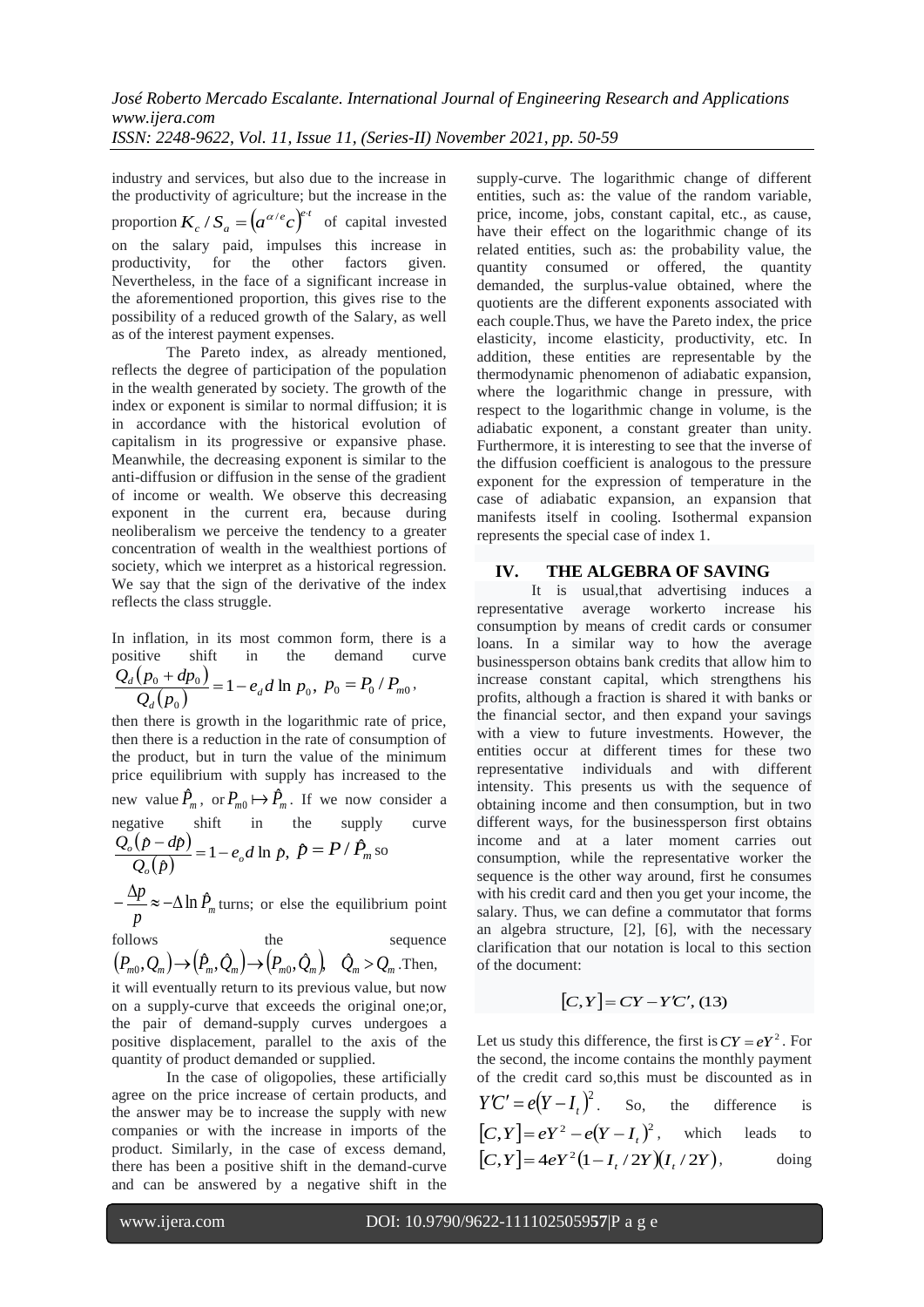$p = I_t / 2Y < 1$ , being interpreted as half the interest rate. It is rewritten as  $[C, Y] = \frac{2}{3} eY^2 \cdot \rho(p, 2, 2)$  $[C, Y] = \frac{2}{2} eY^2 \cdot \rho(p, 2, 2) \cdot \rho = 6p(1-p)$ and recognized as a Beta Euler structure, the density of the logistic probability distribution. On the other hand, we observe that the expression  $CY = eY^2$ remembers the elastic potential energy, while  $Y'C' = e(Y - I_t)^2$  it will be the diminished potential energy.

The logistics graph has two minimums at zero and a maximum in between, exactly equidistant or in the middle. Therefore, any value that its image assumes will be intermediate between zero and the maximum in the vertical with value  $\frac{1}{4}$  and  $[C, Y] \le eY^2$ , in turn this maximum is intensified with a relatively high elastic coefficient and attenuated, in the opposite case. Let us see the location of the two classes. The worker has a relatively low income so the probability of success is higher then, his horizontal line would be closer to the maximum ¼; however, you might get a slight attenuation if the interest is lower. Abusinessperson has a relatively high income so his probability of success is low, so his horizontal line would be closer to the minimum and hecould commit to a somewhat higher interest. In conclusion, the alteration of the algebra sequence harms the worker in a greater extent, with respect to his income.

A more general treatment of the commutator is as follows  $CY = (Y/Y_m)^e Y = Y_m (Y/Y_m)^{e+1}$ ,  $CY = (Y/Y_m)^e Y = Y_m(Y/Y_m)$ 

$$
Y'C'=Y_m((Y-I_t)/Y_m)^{e+1},
$$
 then  
Then

 $[C, Y] = Y_m (Y/Y_m)^{e+1} (1 - (1 - I_t/Y)^{e+1}).$  $\left[ C, Y \right] = Y_m (Y/Y_m)^{e+1} \left( 1 - \left( 1 - I_t / Y_m \right) \right)$ . We highlight the factor dependent on the interest rate as

the function 
$$
f(c_r) = 1 - c_r^{\gamma}
$$
,  $\gamma = e + 1$ ,

 $c_r = 1 - r$ ,  $r = I_t / Y$ , the function is decreasing and concave, so all its chords are below the curve, the chord of lower heights passes through  $(0,1)$  and  $(1,0)$ and has slope -1, so  $f(c_r) \ge r$ . Also, its tangent line has slope -1 and passes through the value  $f(c_r) = 1 - (1/\gamma)^{\gamma/\gamma - 1}$ , (intermediate value theorem). Then,the two parallel lines of slope -1, mentioned, bound the curve between one. Therefore, the commutator has a lower bound, and the interest rate determines one,

$$
[C, Y] \ge r Y_m (Y/Y_m)^{e+1}, (14a)
$$
  

$$
[C, Y] \ge r \cdot (e/P_r (Y > Y_m, e > 0)), (14b)
$$

The commutator evaluated per unit of minimum income depends on two factors: interest and the power of income relative to the minimum. The latter can be seen as a fractal area because its dimension is greater than 1 but less than 2, which we take as a base and the other factor, interest, as height, thus a fractal volume is formed. If the area is low, the height may be higher and vice versa.

However, the second factor is proportional to the inverse of the probability of a person's income, higher than the minimum, with a Pareto index equal to the income elasticity coefficient. If the income is relatively high, as is, for example, the representative businessperson, the probability is low, and then its inverse, the fractal area is high so the interest, the height, can be low to reach an intermediate predetermined value of the commutator. On the contrary, if the income of the representative worker is low, the probability is relatively high, its inverse or fractal area is low, and then its height, the interest, is high to reach the preset value of the commutator. It seems that the ideal is to keep the value of the fractal volume intermediate.

The situation is similar for relations between pairs of countries. We compare the National Debt of an underdeveloped country with another developed one. The first could be classifiedwith the expression "junk bonds" which translates into a low relative national income and therefore, little possibility of assuming a debt, and then the intermediate level is achieved with a higher interest rate. On the contrary, the latter has a high national income and can reach the intermediate value with a low interest rate. In addition, the former additionally could be subjected to pressure from funds that manage credit and subject it to undesirable conditions for the majority of its population and that has the possibility of unleashing intense social conflicts. In both health and education, we can illustrate similar phenomena.

## **V. CONCLUSIONS**

Both demand and supply are random phenomena that behave according to the Pareto distribution; and their respective curves and exponents are according to the nucleus linked to the averages of that distribution.

Public investment acts as the determining field of economic development while private investment provides the random field; and it does so on a multiplicity of scales.

The fields studied are fractional because they arise as solution to a fractional diffusion equation, with the novelty that the coefficient admits the two signs and the phenomenon occurs in a space of periods and prices.